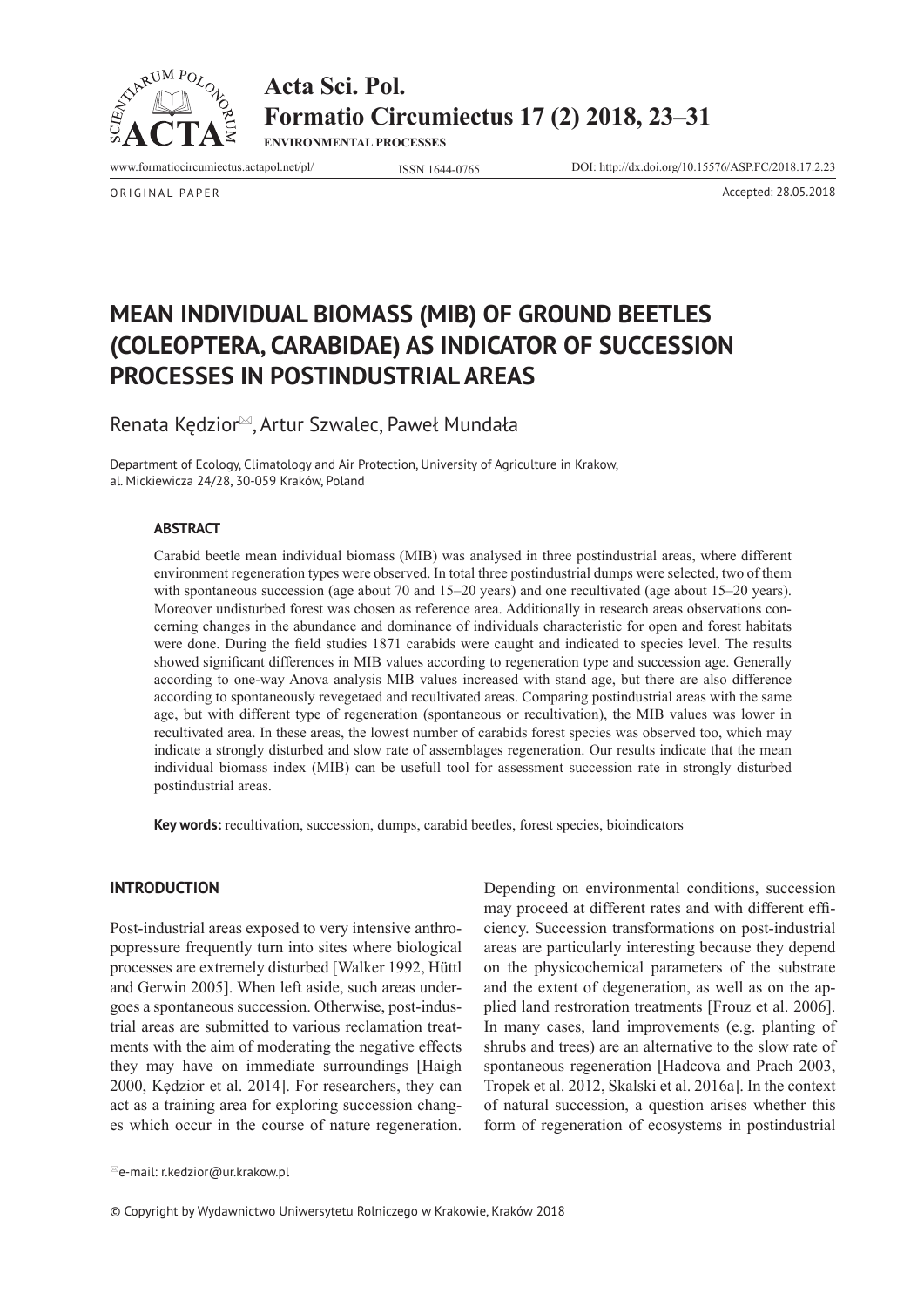areas is more effective with respect to the biodiversity parameters or species richness.

Many research papers emphasise the significance of spontaneous succession processes, which create much better results than afforestation does. Studies have been conducted in this field, based on various natural environment compartments, both abiotic (e.g. soil parameters) and biotic ones (e.g. plants or animals) [Frouz et al. 2008, Hedde et al. 2012, Kędzior et al. 2014]. Noteworthy are bioindication methods which take advantage of organisms to evaluate the status of a habitat and changes occurring within it. Owing to their permanent presence in the environment, organisms are better suited to reflecting processes connected with the regeneration of disturbed ecosystems [Pośpiech and Skalski 2006, Vandewalle et al. 2010], meaning that they can provide a better insight into the processes which significantly affect such badly degraded or disturbed environments.

Ground beetles (Coeloptera, Carabidae) are widely known as effective bioindicators and therefore are frequently selected to explore the above issues [Kędzior and Skalski 2013, Skalski et al. 2015, Skłodowski 2017]. First of all, they are sensitive to envirnomental changes, their taxonomy and ecology are well investigated [Koivula 2011]. Moreover, the carabids create relationships with other taxa (plants, soil and epigeic fauna, mammals, or birds), which indicates their important role in the proper functioning of ecosystems [Thiele 1977]. Many biomonitoring investigations which employ carabid communities to assess the condition of the natural environment are based on specific parameters of assemblages, such as species richness, diversity, dominance or abundance of species with specific life traits [Kosewska et al. 2014, Skalski et al. 2016b]. Whenever an attempt is made to identify succession changes in a community, which will indicate the rate of regeneration in a distrubed ecosystem, the mean individual biomass of Carabis based on the body size can serve as a very good parameter [Schwerk and Szyszko 2007, 2011 Skłodowski 2009]. It is presented as a formula in which the sum of biomass of all carabid individuals collected in a research site is divided by the total number of individuals. Thus, the MIB values grow in an undisturbed areas as the succession proceeds, which proves an increasing abundance of species with a large body size. Conversely, when the

soil has been disturbed, it is reflected by the subsequently decreasing MIB value [Cárdenas and Hidalgo 2007, Schwerk 2014]. The literature contains many examples of using the MIB indicator to demonstrate changes which occur in ecosystems. For example, Kędzior et al. [2016] investigated the effects of restoration practise based on ecofriendly structures on riparian ground beetle communities, Skłodowski and Garblińska [2007, 2011] applied the MIB to investigate communities of ground beetles in order to assess the long-term succession of carabids in forests destroyed by a hurricane. Jelaska et al. [2011] employed mean individual biomass in a study on beech forests in different age, while Schwerk and Szyszko [2011] created a model of succession based on MIB values in degraded areas.

Considering the above information, our aim was to assess the indicative power of MIB in post-industrial areas. To this end, the following were compared: species composition and MIB values of ground beetles in post-industrial areas with different type and rate of regeneration processes: 15–20 and 70 years of spontaneous processess, 15–20 years of recultivation and, for comparison, undisturbed 70–80-year-old forests. Our hypotheses were: (i) the Mean Individual Biomass (MIB) index is higher in areas with spontaneous processess compared to recultivated ones, and (ii) in a long-term gradient, the proportion of forest species of Carabids in post-industrial areas is lower than in the reference forests, which suggests the persistence of disturbances in such environments.

# **MATERIAL AND METHODS**

The study was conducted in post-industrial areas consisting of industrial dumps situated in the southern part of Poland. In total, three dumps were selected, which differed from one another in succession processes and age: (1) the dump restored by afforestation with trees planted regularly ("Trzebionka"), aged around 15 to 20 years, where the tree stand was dominated mainly by silver birch, black locust and European aspen, (II) a spontaneously regenerating dump ("Siersza"), aged around 15–20 years, where the plant communities consisted of distinctly differentiated and patch-like tree stands (silver birch, blac locust, European aspen, mountain ash and small amount of pine), (III) sponta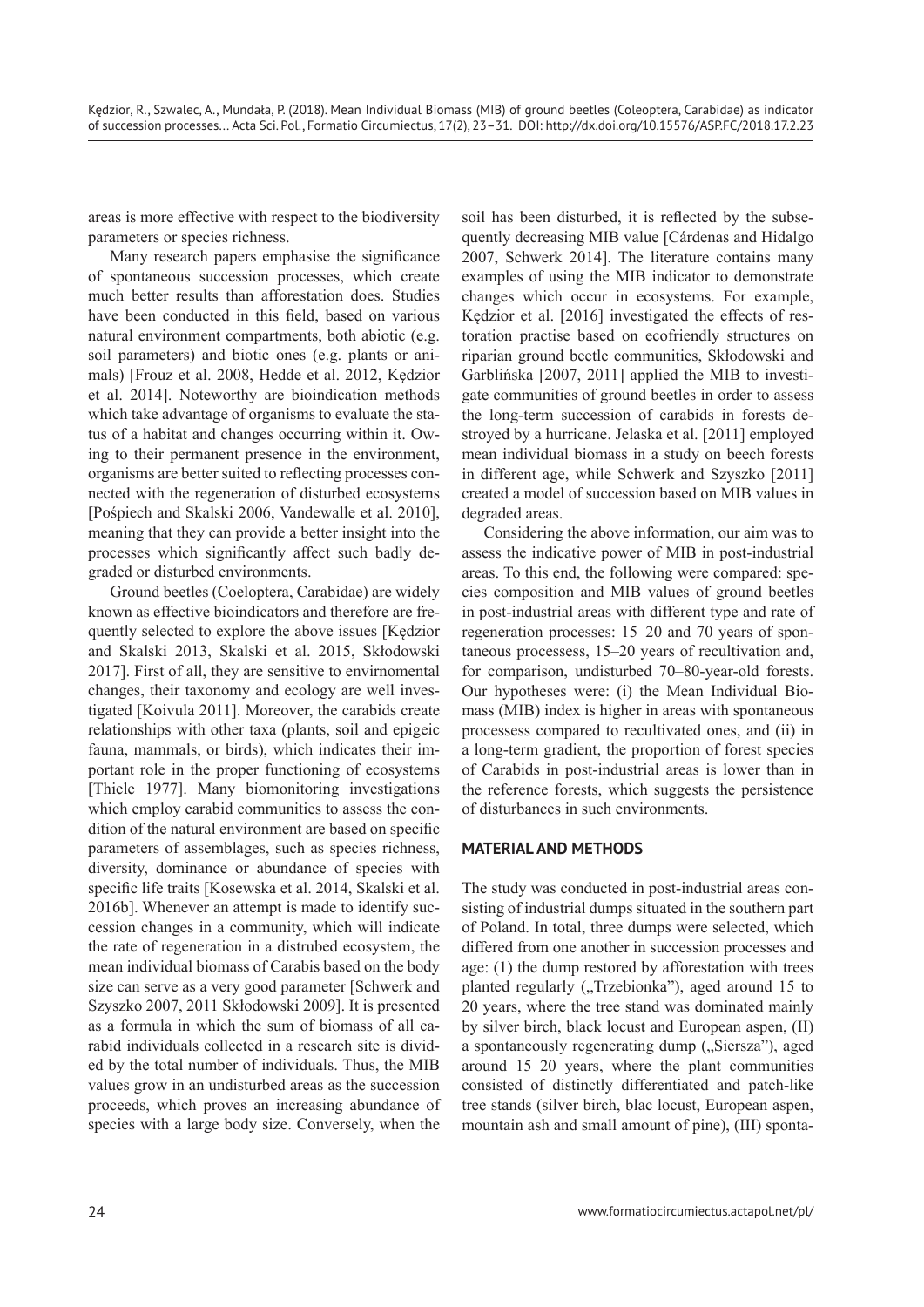neously regenerating dump aged around 60–70 years ("Krze"), densely overgrown with compact tree communities of the species composition similar to the one in Siersza. Additionally, undistrubed reference forest (mixed fresh forest), situated at a distance of between 5 and 50 km from the analysed sites, were selected for the study.

In each of the above areas, 10 study sites were established, where Barber traps were placed. A single study site was represented by a transect of 5 pitfall traps, located 10 meters from one another. Barber trap is a plastic cup (7 cm in diameter and 10 cm in height), placed flush with the ground surface level and filled up to 1/3 of the height with ethylene glycol. In total, 40 study sites comprising 200 Barber traps were set up. Insects were caught during the entire plant growing period 2015 (in total four times, from May to October), the samples were sorted out and the caught beetles were species-identified using the keys [Hurka 1996].

For each of the 40 study sites, the content of selected heavy metals: Cd, Pb, Zn and Cu, was determined so as to find out if differences in the concentrations of these metals between the analysed areas are significant (Tab. 1). Determinations of the total content of the above trace elements were made on an atomic absorption spectrophotometer Solaar M6, according to the FAAS method [Ostrowska et al. 1991] (Tab. 1)

**Table 1.** Mean content of heavy matals in research areas with one-way ANOVA results.

| Heavy metals<br>kgs.m | Recultivation<br>20 years | Spontaneous<br>succession<br>$20$ years | Spontaneous<br>succession<br>70 years | Anova<br>results<br>Forest |      |       |
|-----------------------|---------------------------|-----------------------------------------|---------------------------------------|----------------------------|------|-------|
| mg                    |                           |                                         |                                       |                            | F    | р     |
| Cd                    | 18.87                     | 8.04                                    | 11.07                                 | 6.42                       | 0.4  | 0.674 |
| Pb                    | 1003.08                   | 465.81                                  | 756.64                                | 363.63                     | 0.32 | 0.728 |
| Zn                    | 2925.53                   | 1138.19                                 | 1901.34                               | 243.82                     | 0.78 | 0.468 |
| Cu                    | 70.64                     | 29.64                                   | 40.42                                 | 50.55                      | 0.53 | 0.593 |

The Mean Individual Biomass (MIB) values of ground beetles were calculated to evaluate the succession status of carabid assemblages in particular study sites [Schwerk and Szyszko 2007]. Values of biomass

needed for determination of the MIB index were derived from the following formula [Szyszko 1983]:

$$
\ln y = -8.92804283 + 2.5554921 x \ln x,
$$

where:

*y* – biomass of carabid,

*x* – the body length of a single individual.

Next, the biomass of all individuals caught was summed up and divided by the total number of individuals in a given sample. Differences in th MIB and abundance of forest and open-area species between the three habitat types (two in different age, spontanelously revegetated and one recultivated) and reference forest were tested for significance with one-way ANOVA, followed by Tukey's multiple comparison test., first checking the distribution of variables with the Shapiro-Wilk test. All statistical analyses were performed in a Statistica version 12.0 software package [StatSoft 2012].

### **RESULTS**

During the field study, 1871 beetles of the family Carabidae, which belonged to 36 species, were caught and identified. The general dominance analysis indicated the greatest contribution of *Calathus erratus* (C.R. Sahlberg, 1827) (14%), *Pterostichus niger*  (Schaller, 1783) (13%), *Harpalus rufipes* (De Geer, 1774) (12%), *Pterostichus oblongopunctatus* (Fabricius, 1787) (10%), *Platynus assimilis* (Paykull, 1790) (7%), *Carabus granulatus* (Linné, 1758) (5%) and *Carabus arcensis* (Herbst, 1784) (5%). Considering each area separately, the dominance of particular species was distinctly varied (Fig. 1).

There were only two dominant species on the recultivated areas: *Harpalus rufipes* (62%) and *Calathus erratus* (8%) (Fig. 1). Slightly greater variation was noted on the spontaneously regenerating dump, where – apart from *Calathus erratus* (40%) – other species with a considerable contribution were ones of the genera Pterostichus (e.g. *Pt. niger* – 21%, *Pt. oblongopunctatus* – 21%) and Carabus (e.g. *C. problematicus Sturm, 1815*. – 10%, *C. granulatus* – 9%). In the forests, among the most dominant species were *Playnus assimilis* (20%), *Pterostichus oblongopunctatus* (16%), *Carabus arcensis* (15%), *Carabus violaceus Linné, 1787.* (10%) (Fig. 1).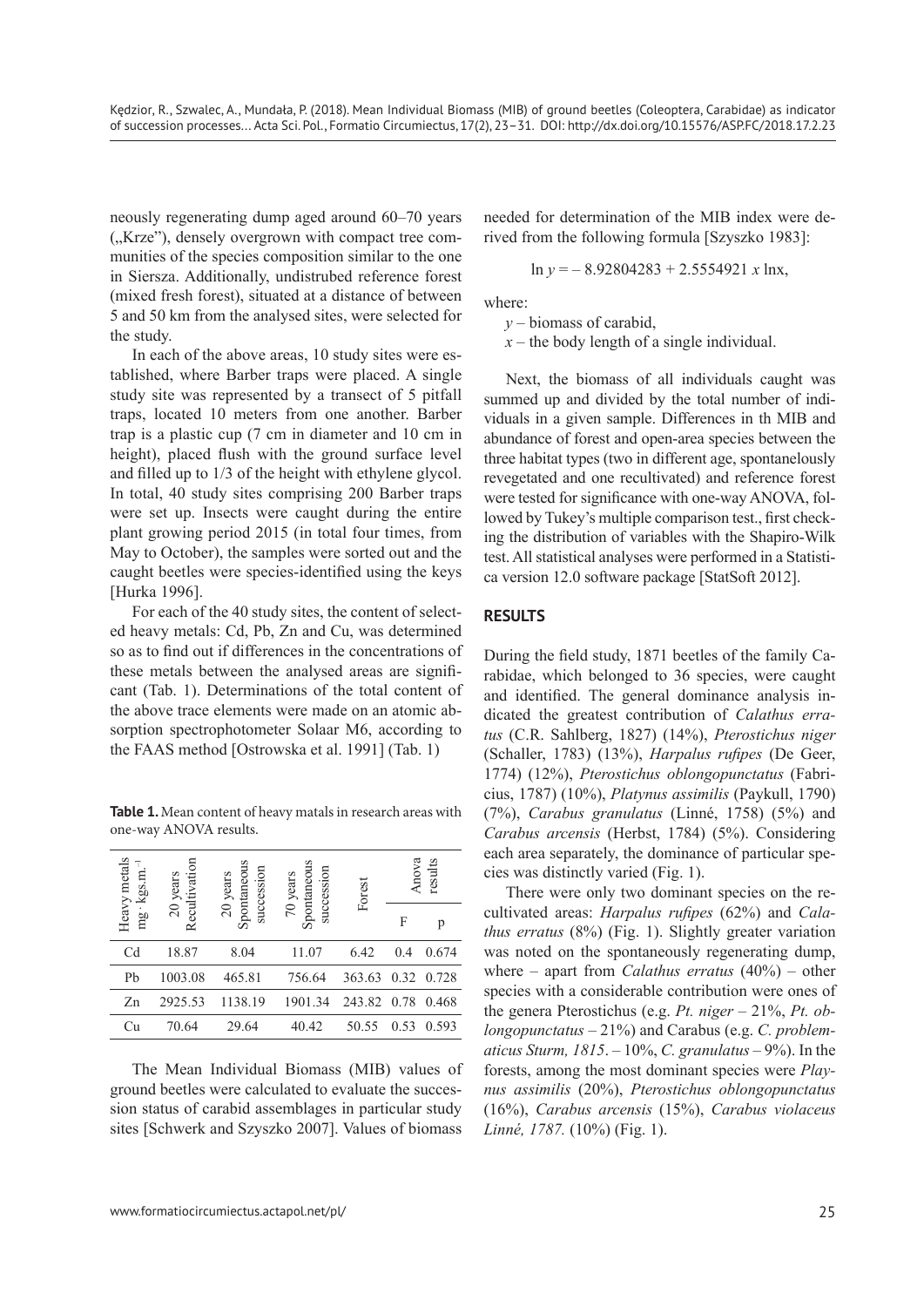Kędzior, R., Szwalec, A., Mundała, P. (2018). Mean Individual Biomass (MIB) of ground beetles (Coleoptera, Carabidae) as indicator of succession processes... Acta Sci. Pol., Formatio Circumiectus, 17(2), 23–31. DOI: http://dx.doi.org/10.15576/ASP.FC/2018.17.2.23



**Fig. 1.** Dominance of ground beetle species collected in three research areas (recultivated, spontaneous revegetated in different age) and reference forest (\* indicates species of Carabidae preferring forest habitats).

Rank-abundance curves (Fig. 2) showing the abundance of carabid assemblages, in the dominance series, for the selected research areas (recultivated, with spontaneous succession aged around 15–20 years, with spontaneous succession aged around 60–70 years, and reference forests) showed that the areas with spontaneous regreneration processes experienced an increase in the total number of species among the dominant species in a community. The shape of both curves of the areas with spontaneous succession are closer to the shape of the curve plotted for forest assemblages, which indicates a more rapid and efficient process of regeneration and reproduction of carabid assemblages in these areas. On the other hand, the shape of the curve plotted for re-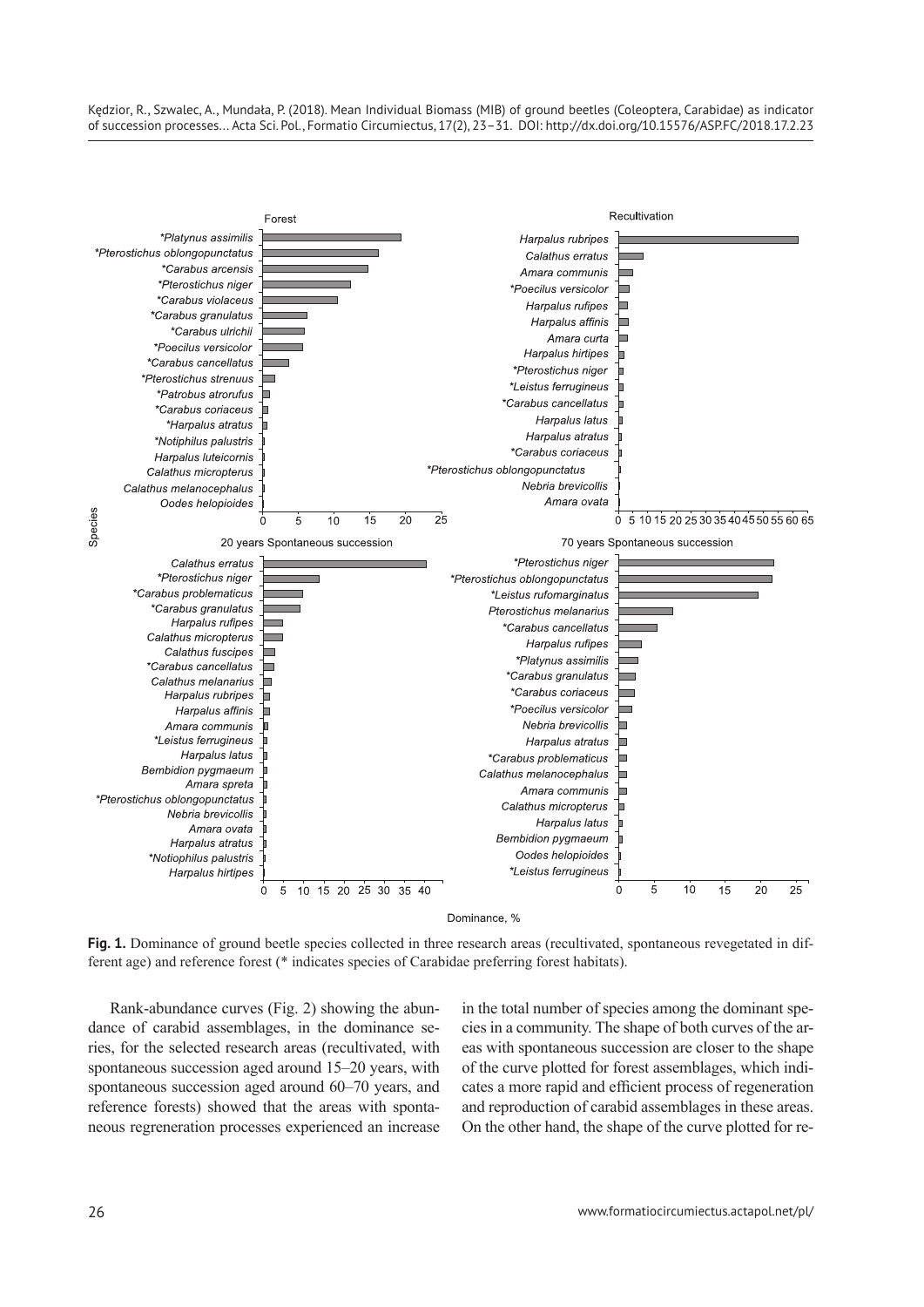

**Fig. 2.** Ground beetle rank-abundance curves collected in three research areas and reference forest (diamond – forests, cross – recultivation, triangle – 20 years spontaneous succession, square – 70 years spontaneous succession).

cultivated areas is most strongly divergent from the one drawn for the forest communities, thus implicating severe disturbances in the succession processes occurring within these communities of Carabidae (Fig. 2).

The MIB index was calculated for communities of carabid beetles in each type of the regenerating area. The results of a one-way of Anova analysis pointed to statistically significant differences in the MIB values depending on the type of a regenerating environment (Tab. 2).

Table 2. One-way ANOVA for the carabid beetle assemblage parameters.

| Parameter                         | SS        | df | МS        | F      | p   |
|-----------------------------------|-----------|----|-----------|--------|-----|
| <b>MIB</b>                        |           |    |           |        |     |
| Residual                          | 100246.79 | 1  | 100246.79 | 309.87 | *** |
| Regeneration type                 | 13432.75  | 3  | 4477.58   | 13.84  | *** |
| Error                             | 11646.19  | 36 | 323.50    |        |     |
| Abundance of<br>open area species |           |    |           |        |     |
| Residual                          | 17935.22  | 1  | 17935.22  | 213.70 | *** |
| Regeneration type                 | 5258.47   | 3  | 1752.82   | 20.88  | *** |
| Error                             | 3021.3    | 36 | 83.92     |        |     |
| Abundance of<br>forest species    |           |    |           |        |     |
| Residual                          | 25806.4   | 1  | 25806.4   | 211.84 | *** |
| Regeneration type                 | 10252.2   | 3  | 3417.4    | 28.05  | *** |
| Error                             | 4385.4    | 36 | 121.81    |        |     |

Figure 3 shows that the MIB values increase with the age of an ecosystem undergoing regeneration. The lowest MIB value was demonstrated for the assemblages of ground beetles from recultivated dump, followed by the ones found on the spontaneously regenerating areas, of which the one undergoing spontaneous regeneration for about 70 years presented the MIB values closest to those obtained for the reference forests (Fig. 3). It is therefore evident that differences in the MIB values arise not only from the age of developing tree stands but also from the type of regeneration (spontaneous vs recultivation).

The ANOVA analysis applied to the distribution of forest and open-area species of the Carabidae showed statistically significant differentiation depending on the type of regenerating areas (Tab. 2). The highest number of forest species was noted in the reference forests. Among study sites, there was an evident increase in the share of forest species inhabiting the dump that has been regenarating the longest, which proves the progressing succession (Fig. 4a), whereas among the study sites where succession has lasted shorter (about 15–20 years), the contribution of forest species is negligible but distinctly lower on the landfill where regeneration occurs as a result of tree planting. A reverse situation was observed while analysing the distribution of the abundance of species characteristic for open areas (Fig. 4b). They were the most numerous on the recultivated dump but demonstrably rarer in areas which have been regenerating for a longer time.



**Fig. 3.** Mean MIB values for carabid assemblages of forest, spontaneously revegetated and recultivated study sites. Different letters denote significant differences (Tukey, p < 0.05).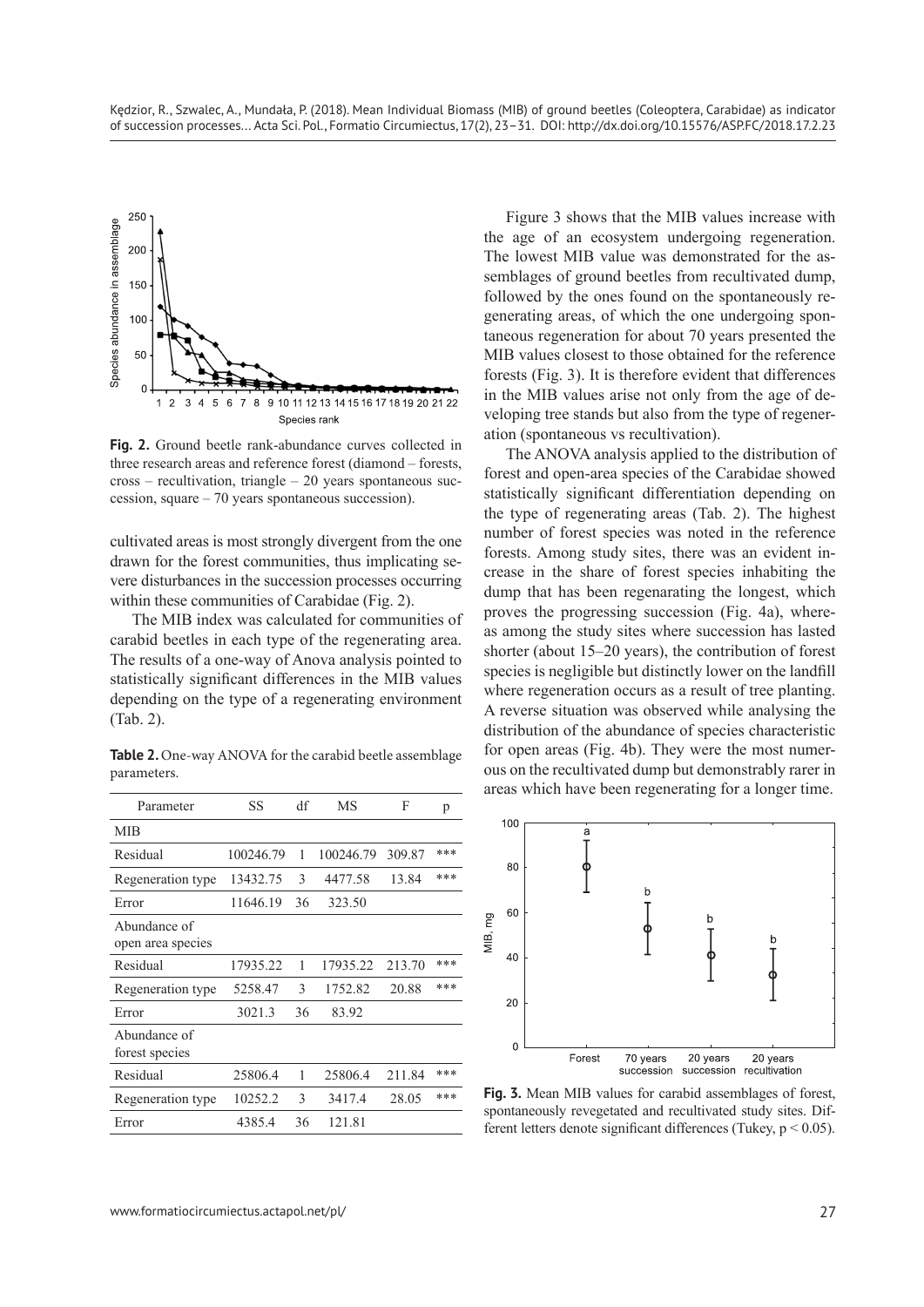

**Fig. 4.** Mean abundance of open area (a) and forest (b) carabid species of forest, spontaneously revegetated and recultivated study sites. Different letters denote significant differences (Tukey,  $p < 0.05$ ).

### **DISCUSSION AND CONCLUSIONS**

The results indicate that the MIB index can be successfully used for making assessments of the succession in post-industrial areas. We observed that the MIB values increased as the regeneration of the analysed study sites lasted longer. There were also significant differences in the MIB values depending on the type of regeneration (spontaneous or by recultivation). Many researchers report that under natural conditions the MIB values can be expected to increase in parallel to the progressing succession in an ecosystem [Skłodowski 2009, Jelaska et al. 2011]. This is connected with an increase in the share of species with a large body size in an assemblage, and most of such species belong to the group of forest habitat specialists with high environmental requirements [Skłodowski and Garbalińska 2011]. A large share of forest species in a community of ground beetles suggests that environmental conditions have stabilised and succession is advanced, which is a situation typical of many undistrubed forest ecosystems [Skłodowski and Sławski 2003, Skalski et al. 2015]. The results of our investigations show that postindustrial sites have not achieved a stable condition despite the lengthy regeneration period. The MIB in the analysed beetle communities remains on a statistically significantly lower level than in the reference forests, and the share of typical forest species in the communities of carabid beetles is still relatively small

[Kędzior et al. 2017]. Despite the succession lasting for 60 or 70 years, assemblages of ground beetles mostly consist of species distinguished by high ecological flexibility, which can appear in large numbers in disturbed areas, e.g*. Harpalus rufipes*, *Calathus erratus*.

What might exaplain the low MIB persisting there in comparison to undisturbed areas? Despite the development of plant assemblages, which in time turn into compact tree stands, there can be other factors that interfere with the succession of ground beetles in these areas. Many authors suggest that biota in post-industrial areas are influenced by a number of factors, which play a key role in the formation of species composition within the mentioned communities as well as in the efficiency of succession processes which occur in such areas [Schwerk 2014, Skalski et al. 2016a, Kędzior et al. 2017]. The primary factors include physicochemical parameters of the substrate/ soil, which for many organisms is an essential condition for their occurrence in a given habitat, either as its fundamental element or as the source of nutrients [Frouz et al. 2006, Hendrychová et al 2012]. In industrial areas, this compartment of the natural environment is often exposed to disturbances, for example due to contamination with heavy metals, which increases the lethality among colonising organisms, or because of some physical transformations of the ground. Frequently, the absence of a properly formed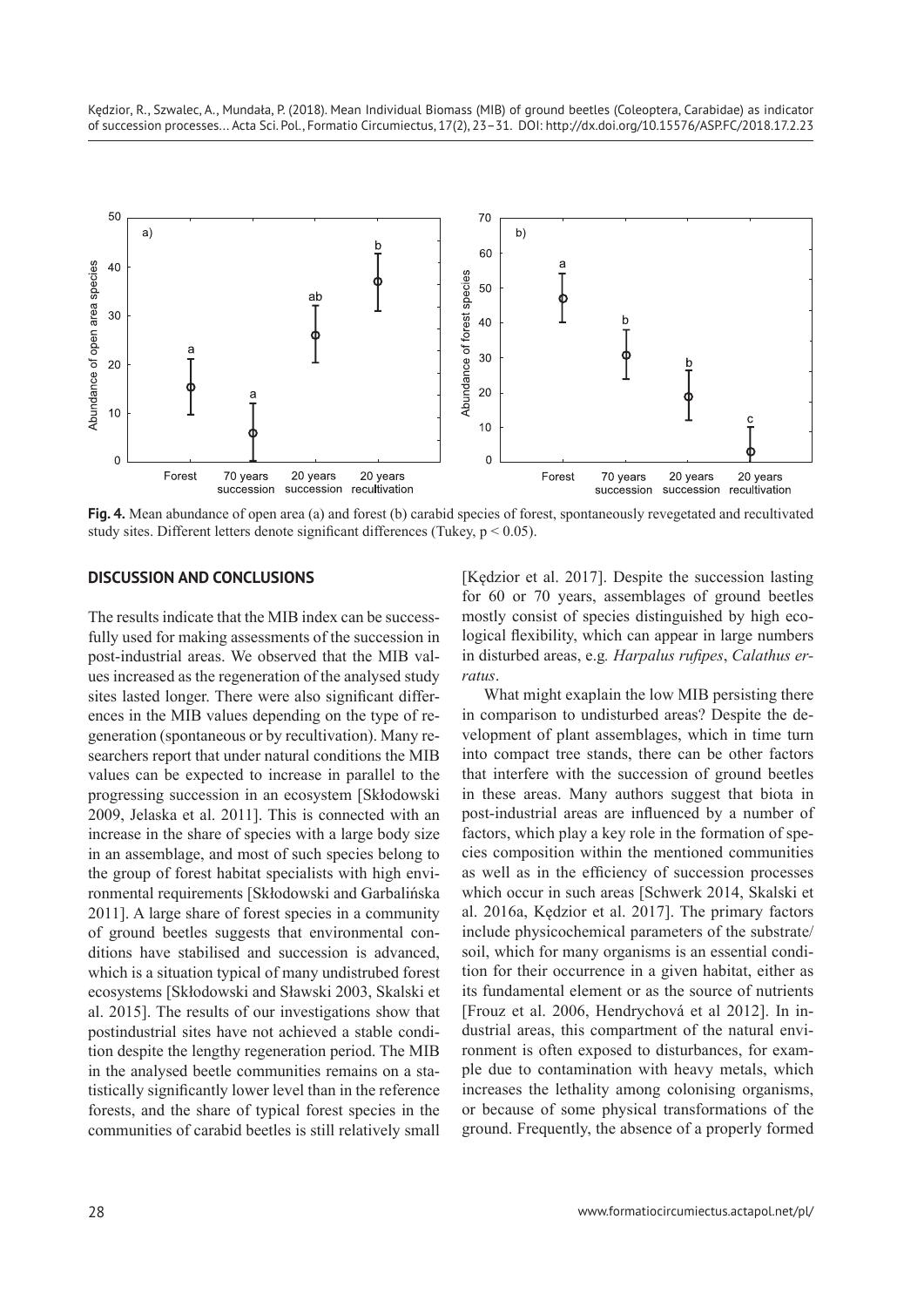structure of soil is a serious limitation to the presence of diverse soil fauna, which for many epigeic groups (including predatory carabid beetles) is a food supply [Kędzior et al. 2014]. Another factor affecting the rate and efficiency of succession processes in post-industrial areas could be composed of changes caused by physical deformations resulting from man's activity (spoil heaps, pits, etc.) as well as the type of land management. In natural conditions, spontaneous succession creates heterogeneous spatial systems, which in time are settled down by organisms with appropriate habitat requirements. In contrast, recultivation in post-industrial areas very often involves techniques of planned tree planting (afforestation) over deformed land relief structures remaining after industrial activity, so as to minimise the negative effects. The resulting are homogeneous systems, with very few factors that would differentiate habitat types for potential recolonising organisms [Hadcova and Prach 2003, Frouz et al. 2006, Tropek et al. 2012].

In our results we observed such situation in the recultivated sites where plants (mostly trees and shrubs) had been planted in regular layouts. This is where we noted the lowest MIB values, which is indicative of the persistent early succession character of the carabid communities inhabiting this area. Despite the 15–20 years of regeneration, these assemblages are continually strongly dominated by species distinguished by high ecological plasticity and low habitat demands, such as *Harpalus rufipes* and *Calathus erratus*. These species are characteristic for open areas, where the stability of environmental conditions is low. In turn, our analysis of the MIB obtained for the sites of a similar age but regenerating spontaneously showed higher values. Moreover, the above site comprised a higher share of typical forest species with bodies larger in size, e.g. of the genera Carabus czy Pterostichus, than noted in the recultivated area, although its composition was still highly divergent from the one of ground beetle communities in the reference forests. We suspect that this could have been a consequence of the parameter associated with the higher habitat heterogeneity found on the spontaneously regenerating area [Kędzior et al. 2017]. The plants developing there formed irregular patches of vegetation that differed in size and structure, which probably made the recolonisation process easier.

We conclude that the MIB inex can be helpful in making an assessment of the rate and efficiency of succession of ground beetle communities in post-industrial areas. Admittedly, the MIB index has been used in numerous studies, where it served to indicate succession changes in habitats, mostly forest ones, e.g. tree stands of different age regenerating after some severe disturbance, like a hurricane or a forest management treatment [Schwerk and Szyszko 2007, 2011, Skłodowski 2009, 2017]. However, in severely deformed post-industrial areas this index can also reveal changes in communities of ground beetles in a time gradient, thus demonstrating to what extent the succession process itself is slow or disturbed [Cárdenas and Hidalgo 2007, Szyszko 2014, Kędzior et al. 2014, 2017]. We also conclude that there is a need for more detailed research in the future which can assist in the identification of directions of wasteland management that will be beneficial not only for man but also for the plants and animals recolonising such areas.

## **ACKNOWLEDGMENTS**

The authors thank inż. Marek Telk for techical support and chemical analysis. This study was supported by DS-3337/KEKiOP/2018.

# **REFERENCES**

- Cárdenas, A.M., Hidalgo, J.M. (2007). Application of the mean individual biomass (MIB) of ground beetles (Coleoptera, Carabidae) to assess the recovery process of the Guadiamar Green Corridor (south Iberian Peninsula). Biodiversity Conserv., 16, 4131–4146.
- Frouz, J., Ellhotová, D., Kuraz, V., Sourkova, M. (2006). Effects of soil macrofauna on other soil biota and soil formation in reclaimed and unreclaimed post mining sites: results of a fieldmicrocosm experiment. Appl. Soil Ecol., 33, 308–320.
- Frouz, J.K,. Prach, V., Pižl, L., Háněl, J., Starý, K., Tajovský, J., Materna, V., Balík, J., Kalcík, J., Řehounková, K. (2008). Interactions between soil development, vegetation and soil fauna during spontaneous succession in post mining sites. Europ. J. Soil Biology, 44, 109–121.
- Hadcova, D., Prach, K. (2003). Spoil heaps from brown coal mining: technical reclamation versus spontaneous revegetation. Restoration Ecol., 11, 385–391.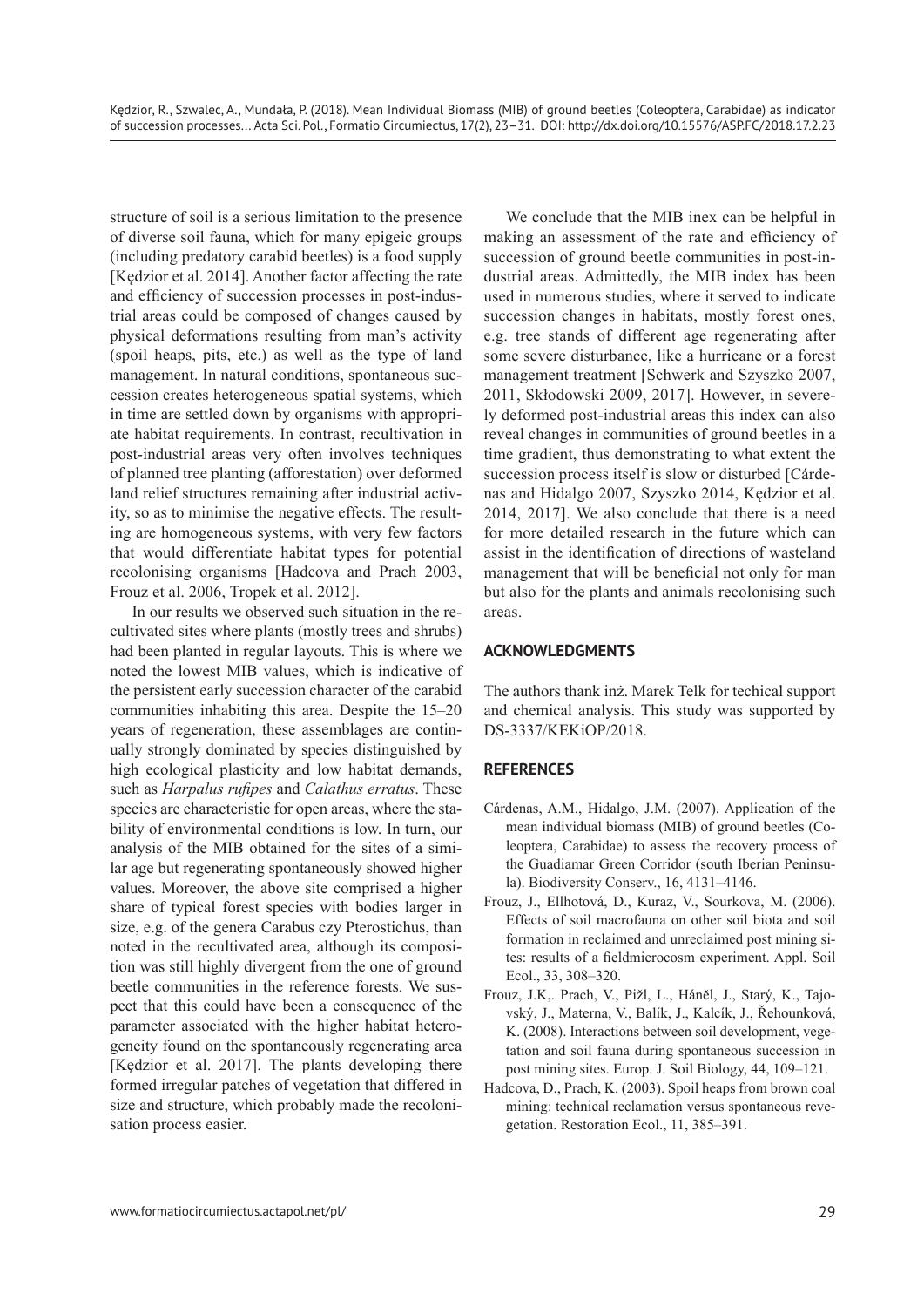Kędzior, R., Szwalec, A., Mundała, P. (2018). Mean Individual Biomass (MIB) of ground beetles (Coleoptera, Carabidae) as indicator of succession processes... Acta Sci. Pol., Formatio Circumiectus, 17(2), 23–31. DOI: http://dx.doi.org/10.15576/ASP.FC/2018.17.2.23

- Haigh, M.J. (2000).The aims of land reclamation. [In:] M.J. Haigh (ed.). Reclaimed Land. Erosion Control, Soils and Ecology. AA. Balkema, Rotterdam, the Netherlands, 1–20.
- Hedde, M., van Oort, F., Lamy, I .(2012). Functional traits of soil invertebrates as indicators for exposure to soil disturbance. Environm. Pollution, 164, 59–65.
- Hendrychová, M., Šálek, M., Tajovský, K., Řehoř, M. (2012). Soil Properties and Species Richness of Invertebrates on Afforested Sites after Brown Coal Mining. Restoration Ecol., 20, 561–567
- Hurka, K. (1996). Carabidae of the Czech and Slowak Republics. Kabourek, Zlin.
- Hüttl, R.F., Gerwin, W. (2005). Landscape and ecosystem development after disturbance by mining. Ecol. Engineer., 24, 1–3.
- Jelaska, L.S., Dumbović, V., Kučinić, M. (2011). Carabid beetle diversity and mean individual biomass in beech forests of various ages. [In:] D.J. Kotze, T. Assmann, J. Noordijk, H. Turin, R. Vermeulen (eds.). Carabid Beetles as Bioindicators: Biogeographical, Ecological and Environmental Studies. ZooKeys, 100, 393–405.
- Kędzior, R., Skalski, T., (2013). Wykorzystanie biegaczowatych jako biowskaźników do oceny stanu środowiska przyrodniczego koryt i brzegów rzek górskich o różnym stopniu przekształcenia (Carabid Beetles as indicators reflecting riverine environmental conditions in different types of river regulations). Inżyn. Ekol., 32, 95–105.
- Kędzior, R., Skalski, T., Szwalec, A., Mundała, P. (2014). Diversity of carabid beetle assemblages (Coleoptera: Carabidae) in a post-industrial slag deposition area. Baltic J. Coleopterology, 14, 219–228.
- Kędzior, R., Skalski, T., Radecki-Pawlik, A. (2016). The effect of channel restoration on ground beetle communities in the floodplain of a channelized mountain stream. Periodicum Biologorum, 118 (3), 171–184.
- Kędzior, R., Szwalec, A., Mundała, P., Skalski, T. (2017). Ground beetle assemblages in recultivated and spontaneously regenerated forest ecosystems on post-industrial areas. Sylwan, 161, 512−518.
- Koivula, M.J. (2011). Useful model organisms, indicators, or both? Ground beetles (Coleoptera, Carabidae) reflecting environmental conditions. ZooKeys,100, 287– –317.
- Kosewska, A., Skalski, T., Nietupski, M. (2014). Effect of conventional and non-inversion tillage systems on particular life traits carabid beetles (Coleoptera, Carabidae) occuring in the cultivation of winter triticale. Europ. J. Entomol., 111, 669–676.
- Ostrowska, A., Gawliński, S., Szczubiałka, Z. (1991). Metody analizy i oceny właściwości gleb i roślin. Instytut Ochrony Środowiska, Warszawa.
- Pośpiech, N., Skalski, T. (2006). Factors influencing earthworm communities in post-industrial areas. Europ. J. Soil Biology, 42, 191–199.
- Schwerk, A., Szyszko, J. (2007). Increase of Mean Individula Biomass (MIB) of Carabidae (Coleoptera) in relation to succession in forest habitats. Wiad. Entomol., 26, 3, 195–206.
- Schwerk, A., Szyszko, J. (2011). Model of succession in degraded areas based on carabid beetles (Coleoptera, Carabidae). Zookeys, 100, 319–332.
- Schwerk, A. (2014) Changes in carabid beetle fauna (Coleoptera: Carabidae) along successional gradients in post-industrial areas in Central Poland. Eur. J. Entomol., 11, 677–685.
- Skalski, T., Kędzior, R., Kolbe, D., Knutelski, S. (2015). Ground beetles as indicators of heavy metal pollution in forests. Sylwan, 159, 905–911.
- Skalski, T., Kędzior, R., Szwalec, A., Mundała, P. (2016a). Do traditional land rehabilitation processes improve habitat quality and function? Life-history traits of ground beetles (Coleoptera, Carabidae) say no. Periodicum Biologorum, 118, 185–194.
- Skalski, T., Kędzior, R., Wyżga, B., Radecki-Pawlik, A., Plesiński, K., Zawiejska, J. (2016b). Impact of incision of gravel-bed rivers on ground beetle assemblages. River Res. Applic., 32, 1968–1977.
- Skłodowski, J., Sławski, M. (2003). Succession of carabids in the natural restitution of forest on former agricultural land. Sylwan, 5, 47–57.
- Skłodowski, J., Garbalińska, P. (2007). Ground beetle assemblages (Coleoptera, Carabidae) in the third year of regeneration after a hurricane in the Puszcza Piska pine forests. Baltic J. Coleopterol., 7,(1), 17–36.
- Skłodowski, J. (2009). Interpreting the condition of the forest environment with use of the SCP/MIB model of carabid communities (Coleoptera: Carabidae). Baltic J. Coleopterol., 9, 89–100.
- Skłodowski, J., Garbalińska, P. (2011). Ground beetle (Coleoptera, Carabidae) assemblages inhabiting Scots pine stands of Puszcza Piska Forest: six-year responses to a tornado impact. [In:] D.J. Kotze, T. Assmann, J. Noordijk, H. Turin, R. Vermeulen (eds.). Carabid Beetles as Bioindicators: Biogeographical, Ecological and Environmental Studies. ZooKeys,100, 371–392.
- Skłodowski, J. (2017). Three phases of changes in carabid assemblages during secondary succession in a pine forest disturbed by windthrow – results from the first